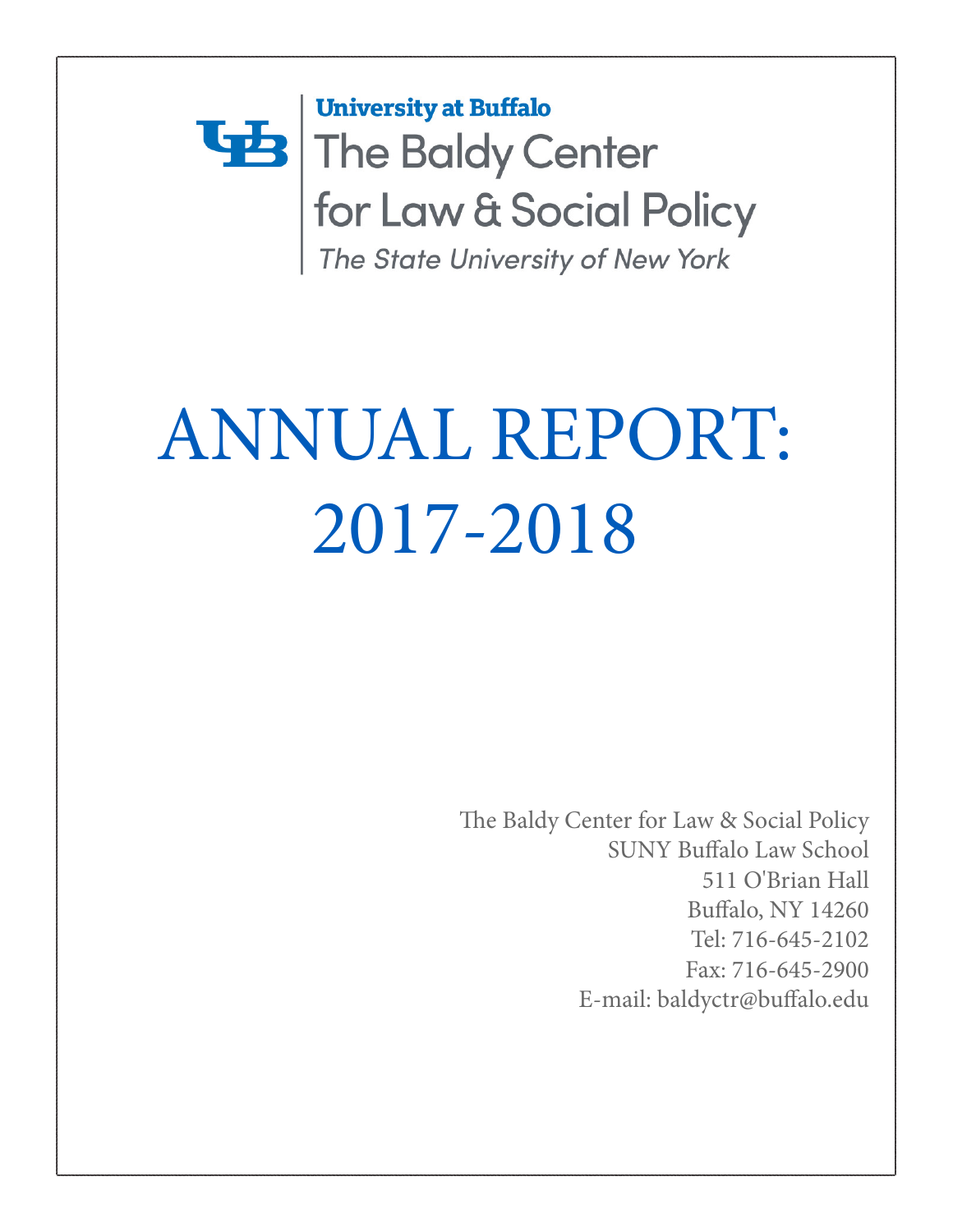## Baldy Center for Law and Social Policy

Contents

## I. Center Overview History

Organization and Center Staff

## II. Research Support and Fellowships Faculty Research Grants

Baldy Center Fellowship Program

## III. Speakers and Visitors<br>Distinguished Speaker Series

Co-Sponsored Events

## IV. Conferences and Workshops Book Manuscript Workshops

Conferences

V. Publications<br>SSRN Buffalo Legal Studies Research Paper Series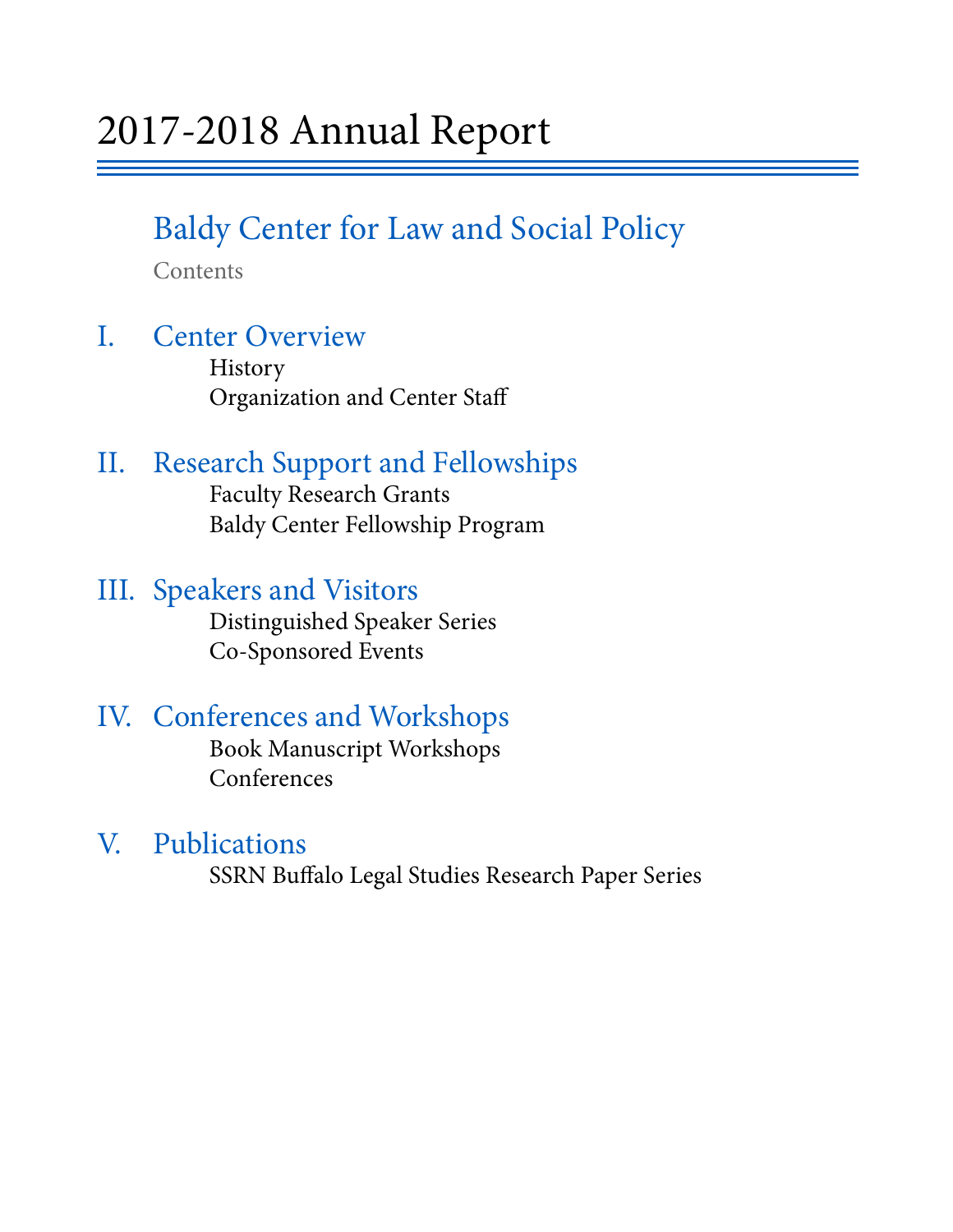## I. Center Overview

## **History**

Created 40 years ago under a bequest from Buffalo attorney Christopher Baldy, the Baldy Center for Law & Social Policy supports interdisciplinary research on law, legal institutions and social policy throughout the University at Buffalo. The Center not only engages faculty and students campus-wide, it also has national and international impact through the scholarly publications, conferences, workshops, and other activities described in this report. The center is housed at the SUNY Buffalo Law School.

## Organization and Center Staff

### Baldy Advisory Council for 2017-2018

 Anya Bernstein (Law) Irus Braverman (Law) Trina Hamilton (Geography) Hal Langfur (History) Jonathan Manes (Law) Matteo Taussig-Rubbo (Law) Mary Nell Trautner (Sociology)

### Baldy Center Staff

 Errol Meidinger, Director Laura Wirth, Assitant Director Amy Hothow, Technical Accountant Matthew McLeskey, Research Assistant Yaqi Yuan (Sam), Research Assistant

### Baldy Center Technical Team

 Michael Massett, Print Designer Debra Kolodczak, Web Designer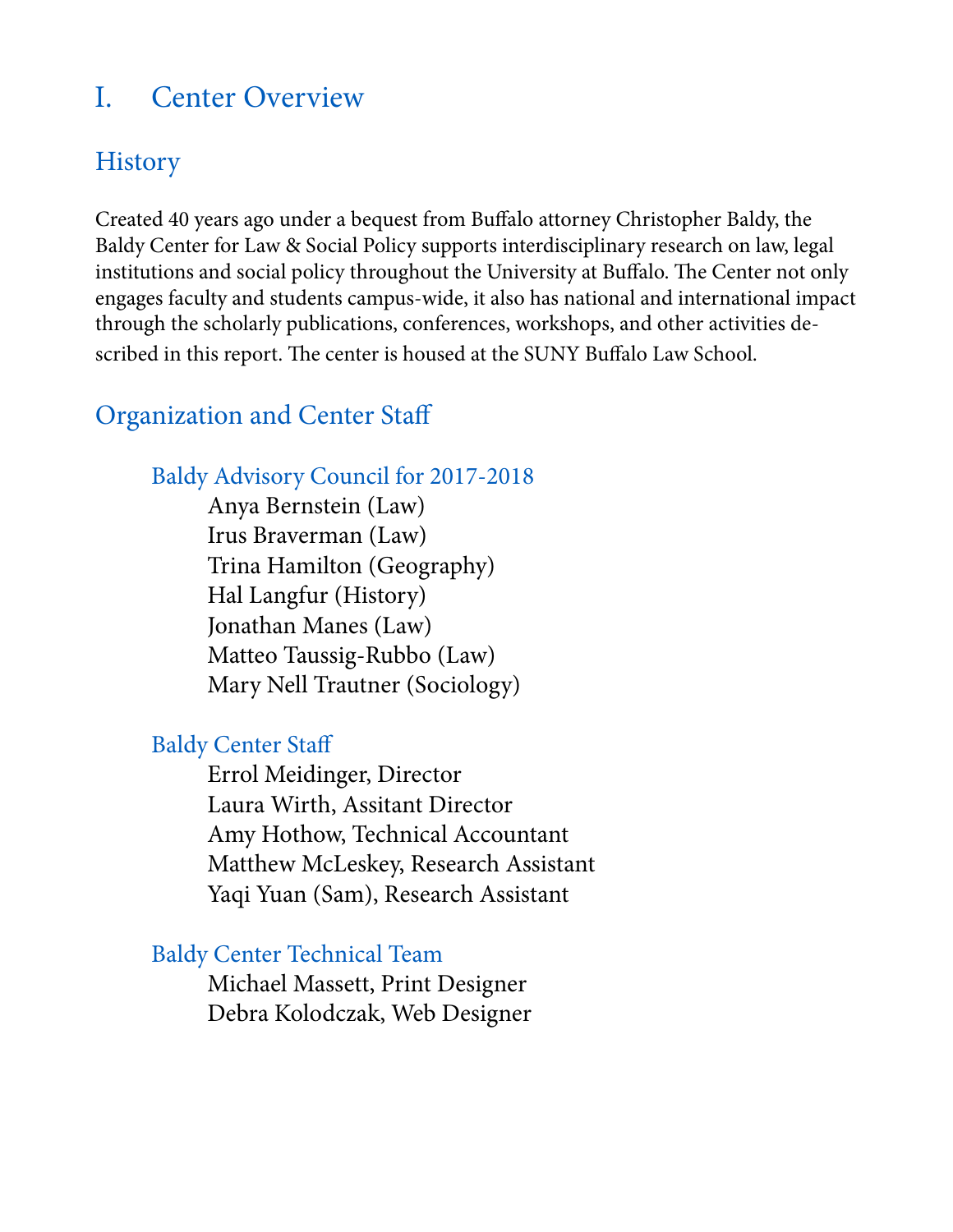## II. Research Support and Fellowships

## Faculty Research Grants

#### Ana Mariella Bacigalupo, Anthropology:

Shamanic Justice and International Human Rights in Chile: Judge Karen Atala's Transformtive Vision and her LGBT Rights Child Custody Case

#### Sharmistha Bagchi-Sen, Geography:

Geography: The Role of Universities in Sustainable Innovation, Inclusion, and Development

#### Samantha Barbas, School of Law:

A History of Libel and the Press

#### Anya Bernstein, School of Law:

Statutory Interpretation in the German Administrative State

#### Christine P. Bartholomew, School of Law:

Ida Tarbell on Anti-Trust Class Actions

#### Michael Boucai, School of Law:

Who Wrote Teleny? and A Geneology of the Closet

#### Irus Braverman, School of Law:

The Nature of Occupation Nature Reserves, Law, and Militarism in the Occupied Palestinian Territories

#### Rebecca French, School of Law:

The Law Codes of the Dalai Lamas, Annotated with Cases by a Tibetan Official, Kungo-la Thupten Sangye, with Explanation and Introduction by Rebecca French

#### Rachael K. Hinkle, Political Science:

The Role of Race and Gender in Publication and Authorship in U.S. Courts of Appeals

#### Athena Mutua, School of Law:

Black Power on Trial: The Kansas Nine

#### Charles Lamb, Political Science:

Presidents, Bureaucracy, and Fair Housing in America

#### Patricia Logan-Greene and Mickey Sperlich, School of Social Work:

Addressing the Role of Front Line Social Workers in Preventing Gun Violence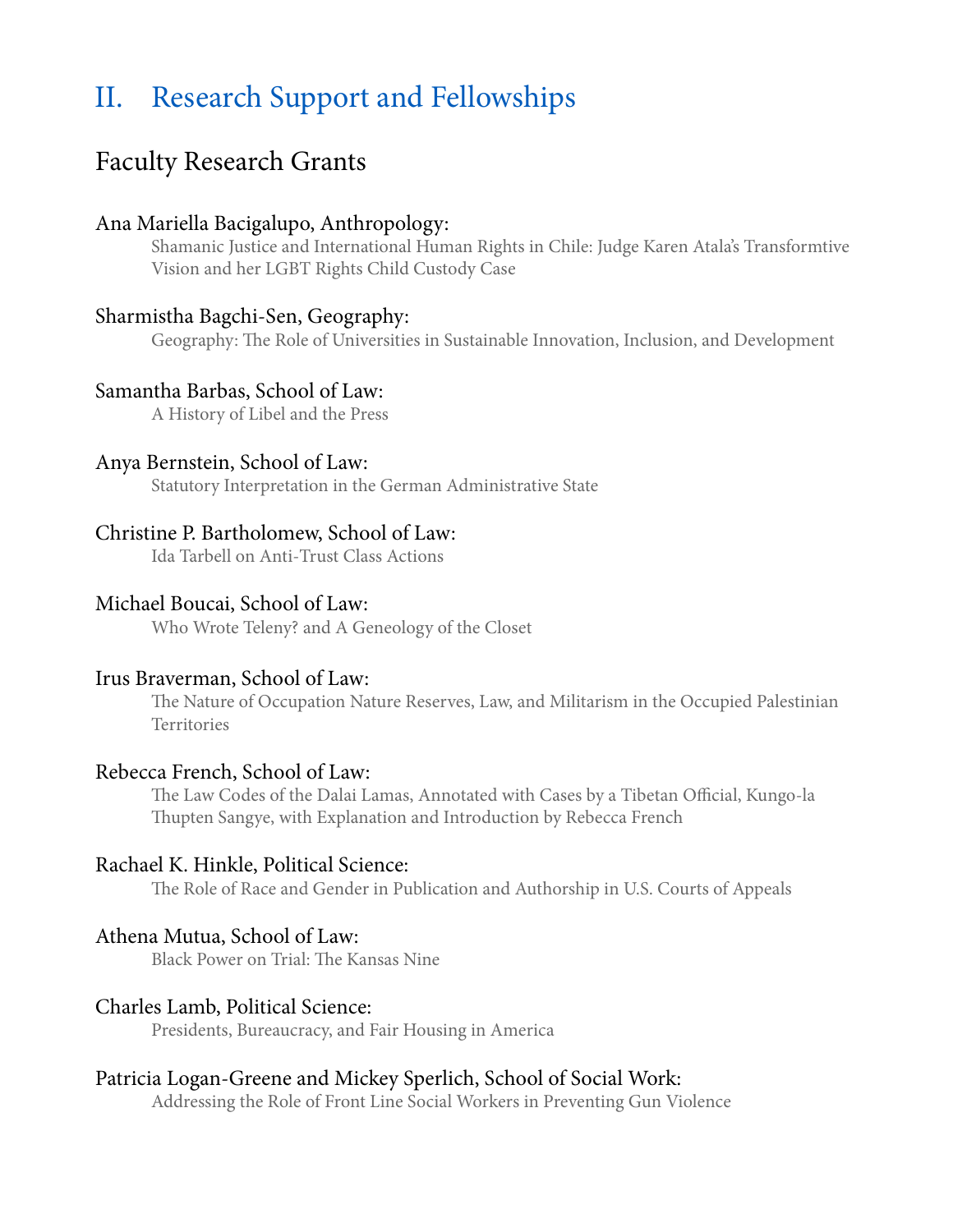#### Joanne Song McLaughlin, Economics:

In Sickness and in Health: The Influence of the State and Federal Health Insurance Coverage Mandates on Marriage in the U.S.A.

#### Tara Melish, School of Law:

Building Human Rights Cities

#### Jessica Owley, School of Law:

Land Conservation in Spain: Custodia del Territorio

#### Peter A. Rogerson, Geography:

The Democratic Aging of Suburbs: With Implications for Policy

#### Robert M. Silverman, Urban & Regional Planning:

Turning the American Dream into Commercial Rental Property: The Effects of Single-Family Rental (SFR) Real Estate Investment Trusts (REITS) on Nashville's Suburbs

#### Mary Nell Trautner, Sociology:

Unwanted Sexual Attention, Masculinity, and the Law: A Comparison of U.S. and Singapore

#### Camilo Trumper, Transnational Studies:

Dictatorship's Children: Education, Repression and Protest among Youth in Chile

#### Deborah Waldrop, School of Social Work:

Helping Families: Do Facilitated Advanced Care Planning Conversations Help?

## Baldy Fellowships in Interdisciplinary Legal Studies

The Baldy Center continued its fellowship program for scholars pursuing important topics in law, legal institutions, and social policy during the 2017-2018 academic year. Fellows are expected to participate regularly in Baldy Center events, but otherwise have no obligations beyond vigorously pursuing their research. Fellows receive standard university research privileges (library, Internet, office space, computer, phone) and are encouraged to develop collaborative research projects with SUNY Buffalo faculty members where appropriate. Those who wish to teach a course to aid their research or gain teaching experience are accommodated on a case-by-case basis.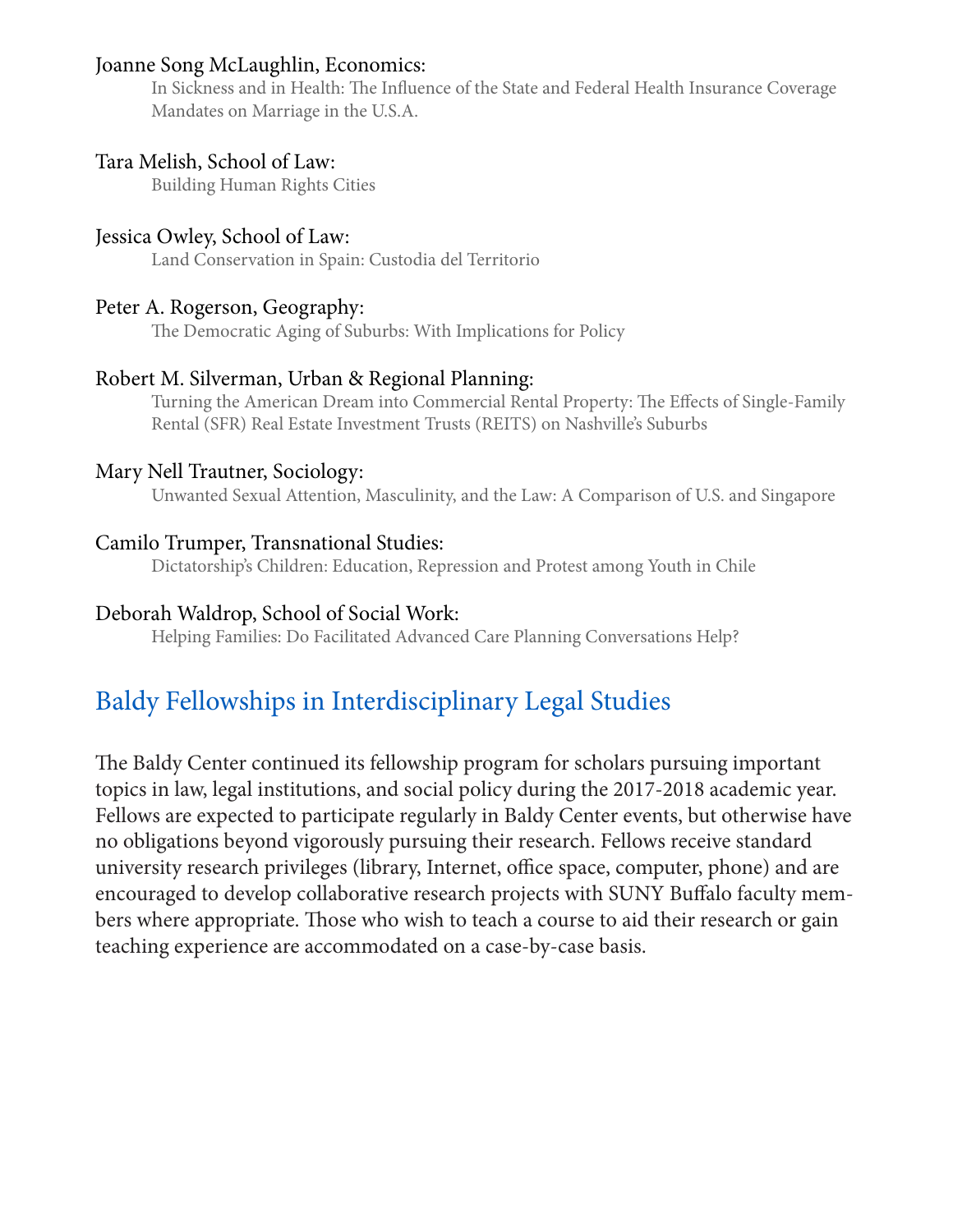#### The 2017-2018 Senior Fellows were:



Nora V. Demleitner, 2017-2018 Senior Fellow, is Roy L. Steinheimer Jr. Professor of Law at Washington and Lee University in Virginia. At the Baldy Center, she conducted research for a book project aimed toward dismantling mass imprisonment. She also worked on an issue of the Federal Sentencing Reporter that delineates the changing role of U.S. Attorneys.



 Antonio María Hernández, 2017-2018 Senior Fellow, joined the Baldy Center from the National University of Córdoba, where he is Professor of Constitutional Law, Public Provincial Law, and Municipal Law. At the Baldy Center, he conducted an intensive comparative analysis of the American and Argentinian federations. He presented a paper, "Federal ism and Constitutional Design" with Professor Jim Gardner as part of the UB Law Faculty Workshop Series in 2017.

#### The 2017-2018 Postdoctoral Fellows were:



Amanda Hughett, 2017-2019 Fellow, completed a PhD in History at Duke University. At the Baldy Center, she has been revising her dissertation into a book manuscript tentatively titled Silencing the Cell Block: The Making of Modern Prison Policy in North Carolina and the Nation. Amanda was awarded the 2018 Law and Society Associ ation's Dissertation Prize.



David McNamee, 2017-2019 Fellow, came to the Baldy Center after receiving a J.D. from Yale Law School, and while completing a PhD in Politics at Princeton University. At the Baldy Center, David has contin ued his research on citizens' responsibility to interpret the Constitution when they occupy the voting booth, the jury box, and other civic roles.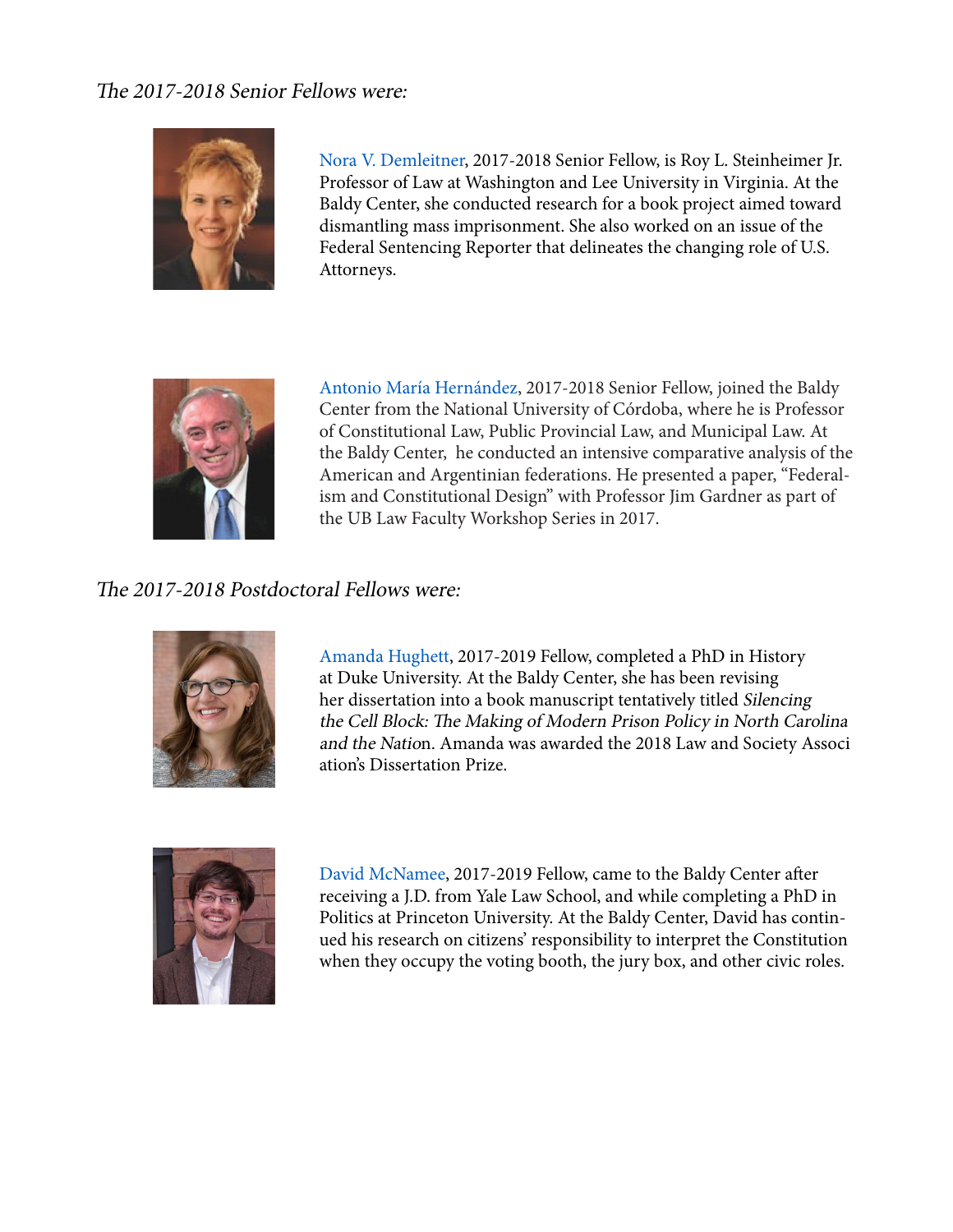## III. Speakers and Visitors

## Distinguished Speaker Series

October 13, 2017 Harold Hongju Koh, Sterling Professor of International Law, Yale Law School. "The Trump Administration and International Law"

December 8, 2017 Christine Desan, Leo Gottlieb Professor of Law, Harvard Law School. "Human Rights in a Closing World"

February 9. 2018 Allison Hoffman, Professor of Law, University of Pennsylvania Law School, and Senior Fellow, Leonard Davis Institute of Health Economics. "Health Care's Market Bureaucracy"

March 30, 2018 Shauhin Talesh, Professor of Law, University of California, Irvine School of Law. "How Legal Intermediaries Facilitate and Inhibit Social Change"

## Co-Sponsored Events

October 20, 2017 Fabio Lanza, Associate Professor of History, University of Arizona. Event co-sponsored with the UB Asian Studies Program and the Department of History. "Is There a Socialist Everyday? Collectivizing Beijing in the Mao Era"

October 23-24, 2017 Cosmopolitanism vs. Globalization. A symposium co-sponsored with the UB Department of Jewish Thought, UB Humanities Institute, and the Office of International Education.

February 8. 2018 Reproductive Justice: Theory and Practice. A symposium hosted by the UB Gender Institute.

March 1, 2018

Julily Kohler-Hausman, Assistant Professor of History, Cornell University. Co-sponsored with the UB Department of History and Humanities Insitute Research Workshop: City and Society. "Disciplinary Nomadicism: Observations on Researching Messy History, Law, and Society in 20th Century China"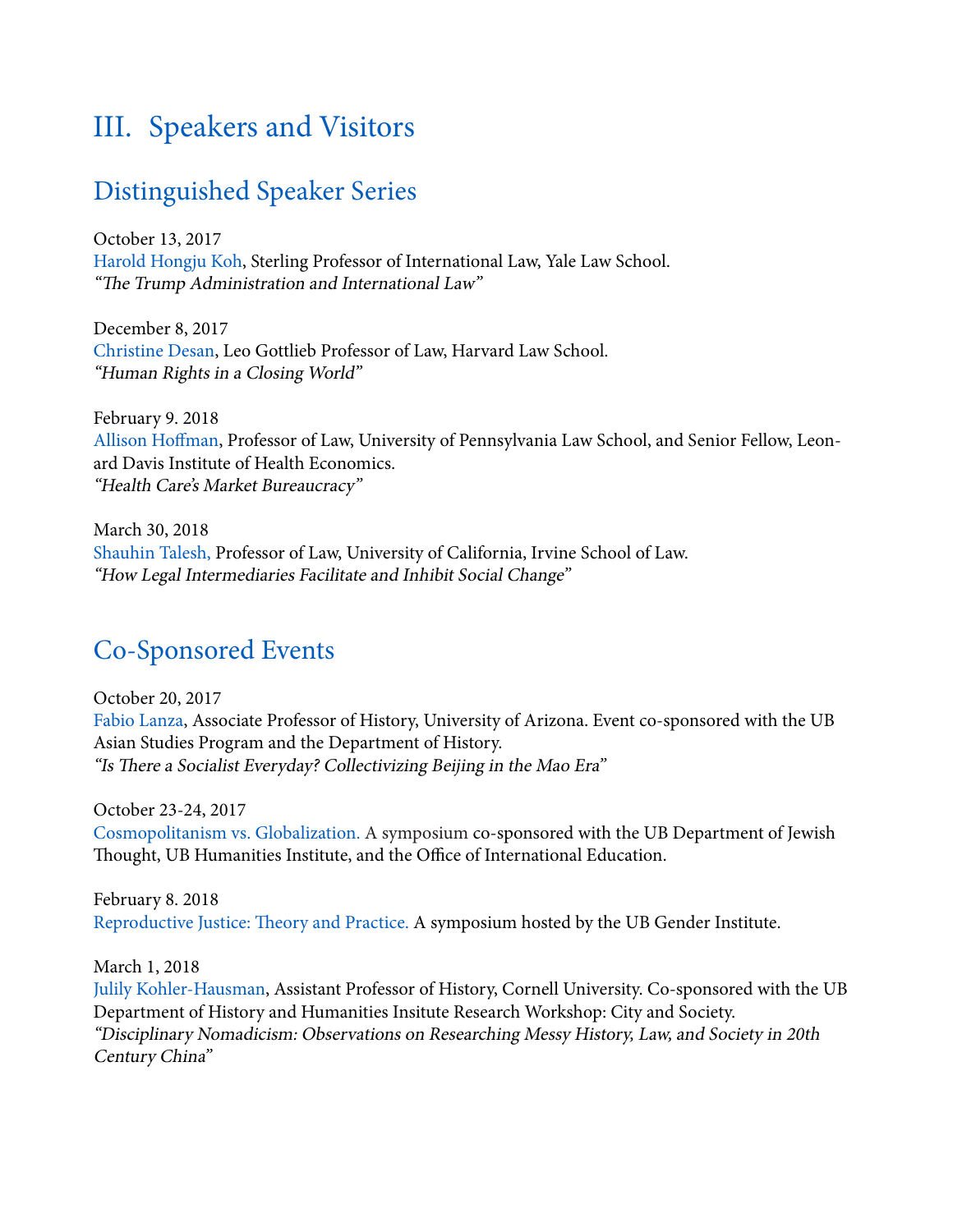March 15, 2018

Robert Hayden, Professor of Anthropology, University of Pittsburgh. Co-sponsored with the UB Department of Anthropology.

"The Practice of International Humanitarian Law as a Confidence Game: The Case of the International Criminal Tribunal for the Former Yugoslavia"

March 21, 2018

Jobst Landgrebe, Cognotekt (Cologne, Germany). Co-sponsored with the UB Department of Philosophy.

"The Crisis of Western Democracy"

April 2, 2018

Michael Herzfeld, Professor of Anthropology, Harvard University. The Jean Monnet Distinguished Lecture hosted by the UB Department of Anthropology.

"Paradoxes and Paroxysms: Nationalism, Migration, and the Dream of Cultural Identity -- Reflections from the Southern Fringe"

April 3, 2018

David Crane, Professor of Practice (Emeritus) at Syracuse University Law School. Book launch co-sponsored with the Robert H. Jackson Center. "The Founders: Four Pioneering Individuals who Launched the First Modern Era Criminal Tribunals"

April 16, 2018

#UBLawResponds: On the Ground and Moving Forward: Standing with Puerto Rico throughout Recovery Toward a Resilient Future. A special event hosted by the UB Clinical Legal Education Program and UB Professor of Law Kim Connolly.

April 19, 2018

Education in Action: Critical Thinking, Praxis, and Possibilities. The 25th Annual Graudate School of Education Research Symposium. Co-sponsored with the UB Graduate Students' Association and the UB Humanities Institute.

April 26, 2018

Alison L. Des Forges Memorial Symposium: "China in Africa: Global Perspectives." Co-sponsored with the Alison Des Forges Memorial Committee and UB sponsors.

## IV. Conferences and Workshops

## Book Manuscript Workshops

October 20, 2017

Megan Holland, Assistant Professor of Educational Leadership and Policy. Two Paths Diverged: Race, Class and Inequality in the College-Going High School. With e-commentary.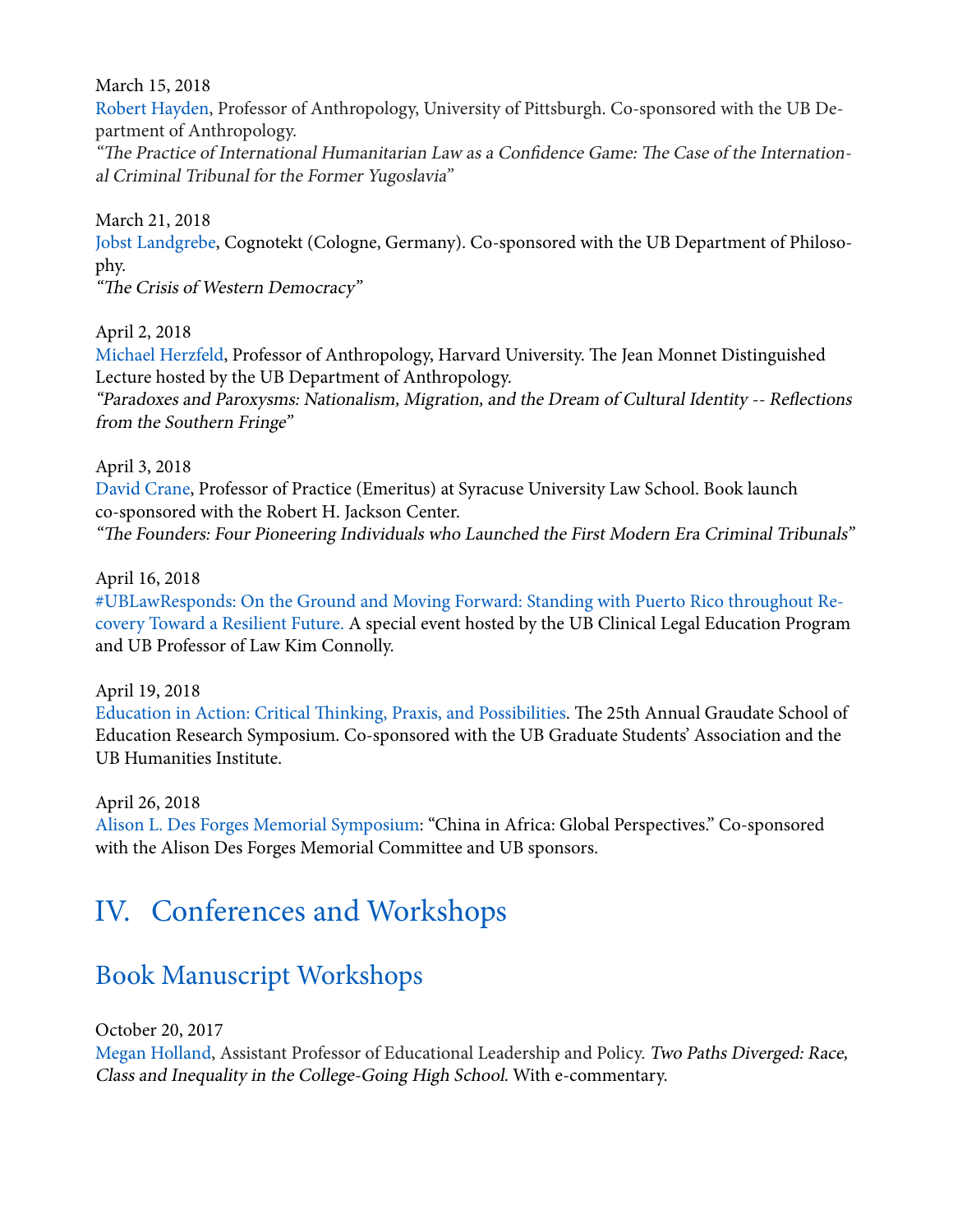May 4, 2018

Erin Hatton, Assistant Professor of Sociology. Between Work and Slavery: Coerced Labor in Contemporary America. Commentators: Allison Pugh (University of Virginia), Adia Wingfield (Washington University in St. Louis), Noah Zatz (UCLA Law).

### **Conferences**

August 19. 2017 "IABS Baldy Workshop for the Buddhism, Law, and Society Group." Toronto, Ontario. Organized by UB Professor of Law and Anthropology Rebecca French.

September 23, 2017 "Buffaronto Sociolegal Conversations" Organized by UB Associate Professor of Law Anya Bernstein.

October 19-21, 2017 Reclaiming Our Ancestors: Community Conversations about Racial Justice and Public History. Conference co-sponsored with the UB Gender Instititue, the Humanities Institute, and the Departments of English, History, and Transnational Studies.

October 12, November 2, November 16, 2017

"Trump and the Law Speaker Series" Organized by UB Professor of Law Matteo Taussig-Rubbo, and UB Clinical Assistant Professor of Law Jonathan Manes.

April 7-8. 2018

"Universities, Innovation, and Development" Organized by Professor of Geography Sharmistha Bagchi-Sen, and Distinguished Professor of Educational Leadership and Policy Lois Weis.

September 21-22, 2018

"Disability and Higher Education" Organized by UB Associate Professor of Transnational Studies Cynthia Wu, and Associate Professor of History and Director of the Center for Disability Studies Michael Rembis.

## V. Publications

## SSRN Buffalo Legal Studies Research Paper Series

The Baldy Center and the SUNY Buffalo Law School co-sponsor an online series of working papers, called the Buffalo Legal Studies Research Paper Series. It is hosted and distributed by SSRN (Social Science Research Network) and provides an international, interdisciplinary audience for the law-related work of UB faculty and visiting scholars. This series is edited by Errol Meidinger, UB School of Law.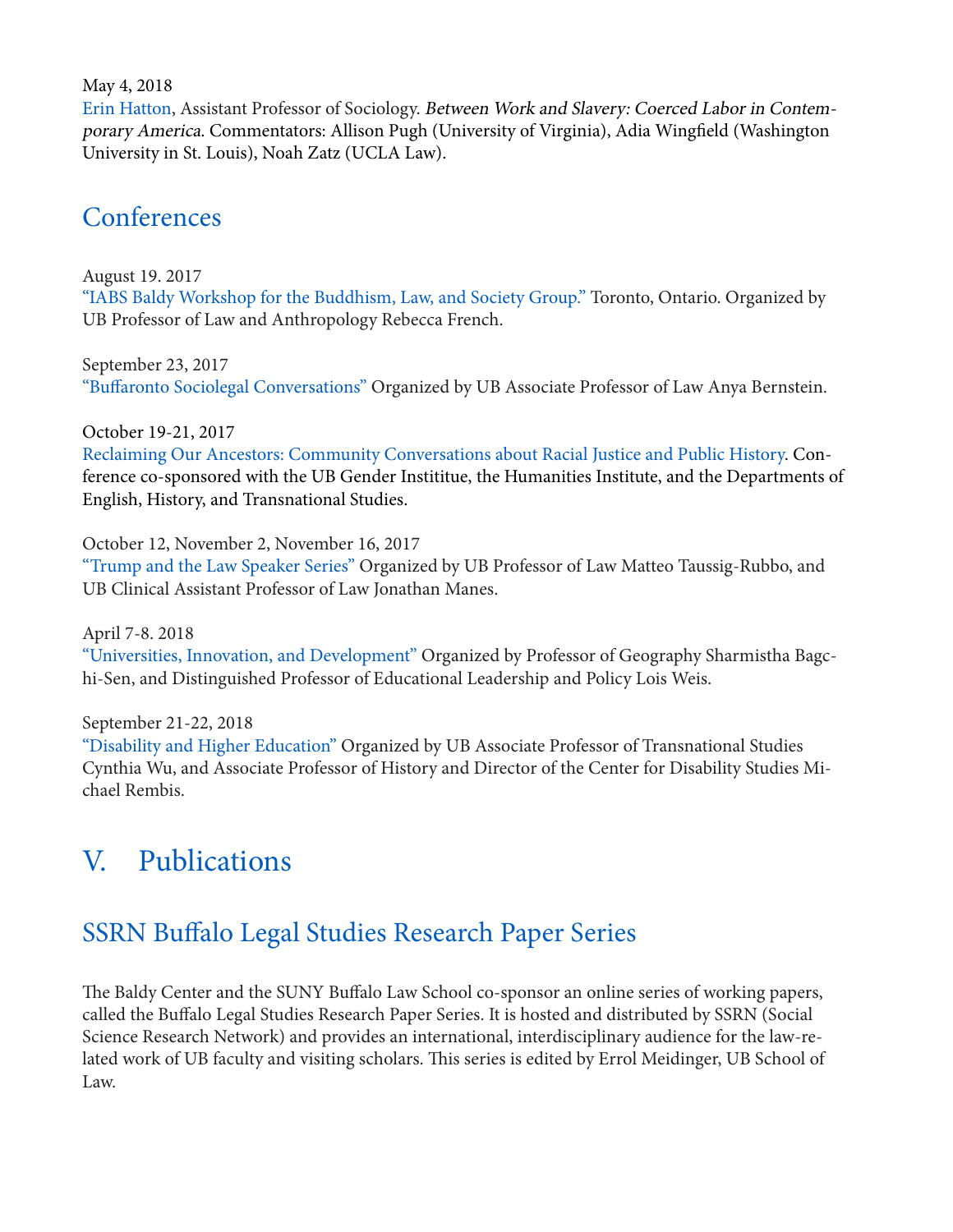"Nature as Spectacle"

Nature as Spectacle. Topos: The International Review of Landscape Architecture and Urban Design 101: 80-85, University at Buffalo School of Law Legal Studies Research Paper No. 2017-018 Irus Braverman

"Saving Species, One Individual at a Time: Zoo Veterinarians Between Welfare and Conservation" Humanimalia 9(2): 1-27, Spring 2018, University at Buffalo School of Law Legal Studies Research Paper No. 2017-017 Irus Braverman

"Renouncing Citizenship as Protest: Reflections by a Jewish Israeli Ethnographer" "Renouncing Citizenship as Protest: Reflections by a Jewish Israeli Ethnographer." Critical Inquiry 44(2): 379-386, University at Buffalo School of Law Legal Studies Research Paper No. 2017-014. Irus Braverman

"Military-To-Wildlife Geographies: Bureaucracies of Cleanup and Conservation in Vieques" Forthcoming, Anssi Paasi, John Harrison, and Martin Jones (eds.). Handbook on the Geographies of Regions and Territories (Edward Elgar Publishing), University at Buffalo School of Law Legal Studies Research Paper No. 2017-007 Irus Braverman

"Editing the Environment: Emerging Issues in Genetics and the Law" Gene Editing, Law, and the Environment: Life Beyond the Human, Irus Braverman, ed. (Routledge July 2017)., University at Buffalo School of Law Legal Studies Research Paper No. 2017-005 Irus Braverman

"Gene Drives, Nature, Governance: An Ethnographic Perspective" Gene Editing, Law, and the Environment: Life Beyond the Human, Irus Braverman, ed. (Routledge, July 2017)., University at Buffalo School of Law Legal Studies Research Paper No. 2017-006 Irus Braverman

"The Law and Economics of Redistribution" University at Buffalo School of Law Legal Studies Research Paper No. 2017-013 Matthew Dimick

"Better than Basic Income? Liberty, Equality, and the Regulation of Working Time" Indiana Law Review, Vol. 50, No. 473, 2017, University at Buffalo School of Law Legal Studies Research Paper No. 2017-012 Matthew Dimick

"The Puzzling Success of 'Federal Democracy'" CITC Conference Volume, November 2017, University at Buffalo School of Law Legal Studies Research Paper No. 2017-011 James A. Gardner

"The Theory and Practice of Contestatory Federalism" 60 William & Mary Law Review 507 (2018), University at Buffalo School of Law Legal Studies Research Paper No. 2017-010 James A. Gardner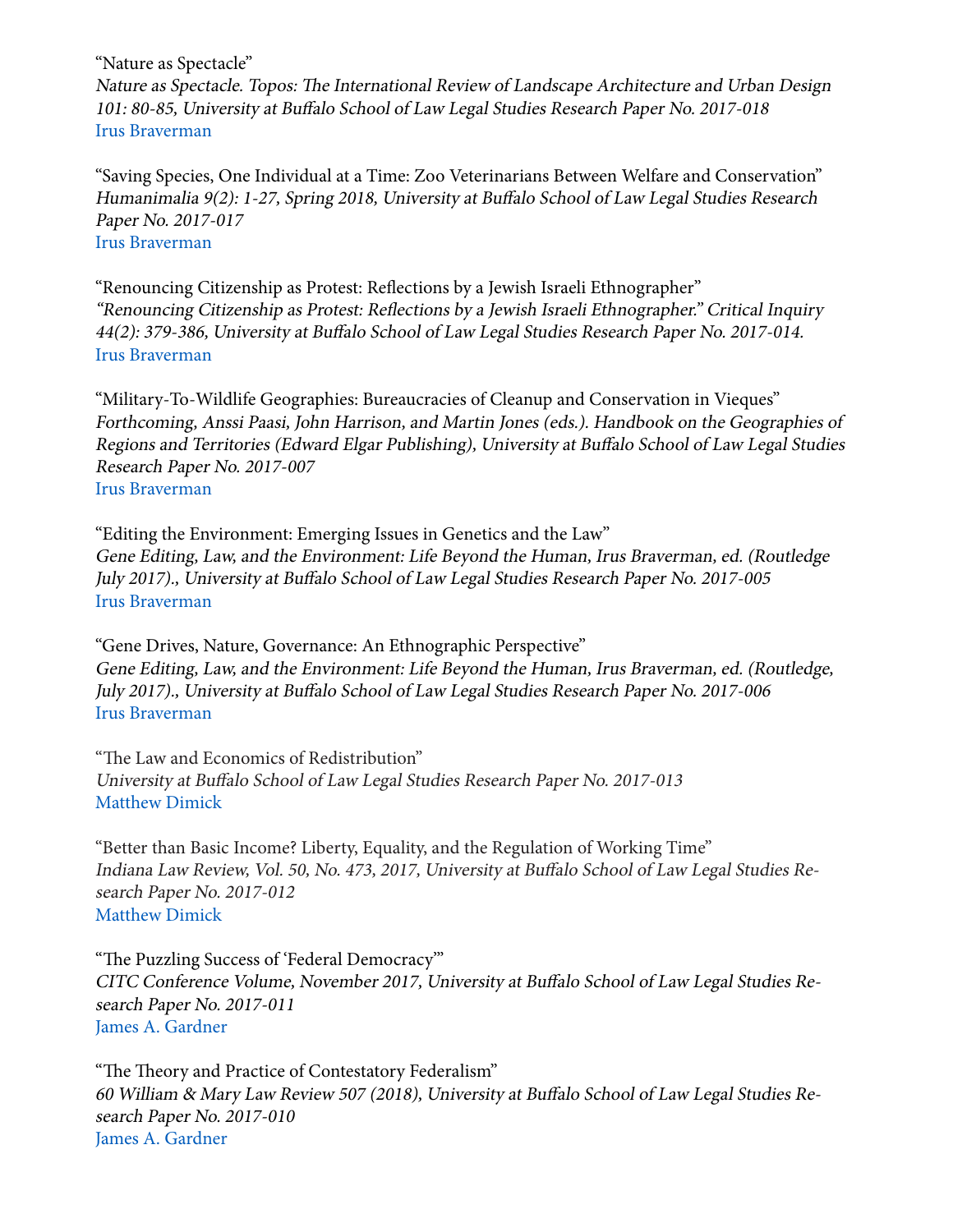"Election Law in the American Political System (2d Ed.) [Table of Contents and Preface]" James A. Gardner & Guy-Uriel E. Charles, ELECTION LAW IN THE AMERICAN POLITICAL SYS-TEM (2d edition), Aspen Publishers, 2018, University at Buffalo School of Law Legal Studies Research Paper No. 2017-008 James A. Gardner and Guy-Uriel E. Charles

"Canadian Federalism in Design and Practice: The Mechanics of a Permanently Provisional Constitution"

University at Buffalo School of Law Legal Studies Research Paper No. 2017-002 James A. Gardner

"Framing Middle-Class Insecurity: Tax and the Ideology of Unequal Economic Growth" Fordham Law Review, Vol. 84, No. 6, 2016, University at Buffalo School of Law Legal Studies Research Paper No. 2017-003 Martha T. McCluskey

"Defining the Economic Pie, Not Dividing or Maximizing It" Critical Analysis of Law: An International and Interdisciplinary Law Review, Univ. of Toronto, Special Issue on New Economic Analysis of Law, Frank Pasquale, ed., 2018 Forthcoming, University at Buffalo School of Law Legal Studies Research Paper No. 2017-016 Martha T. McCluskey

"Constitutional Economic Justice: Structural Power for 'We the People'" Yale Law & Policy Review, Vol. 35, No. 1, 2017, University at Buffalo School of Law Legal Studies Research Paper No. 2017-001 Martha T. McCluskey

"Science and Policy in Natural Resources: Conceptual Propositions Drawn from Case Studies and the Literature"

In Proceedings of the Society of American Foresters. Bethesda, MD: Society of American Foresters (1996) , University at Buffalo School of Law Legal Studies Research Paper No. 1996-101 Errol Meidinger, Roger Clark and Margaret A Shannon

"Law and Constitutionalism in the Mirror of Non-Governmental Standards: Comments on Harm Schepel"

In Christian Joerges, Inger-Johanne Sand and Gunther Teubner (eds.). Transnational Governance and Constitutionalism. Oxford: Hart Publishing, 2004: 189-198., University at Buffalo School of Law Legal Studies Research Paper No. 2004-001 Errol Meidinger

"Environmental Principles in U.S. and Canadian Law"

Ludwig Krämer and Emanuela Orlando, Eds., Principles of Environmental Law, Edward Elgar Publishers (IUCN Encyclopaedia Series) (2018), University at Buffalo School of Law Legal Studies Research Paper No. 2017-009

Errol Meidinger, Daniel Spitzer and Charles Malcomb

"The New Environmental Law: Forest Certification" Working Paper Series Errol Meidinger